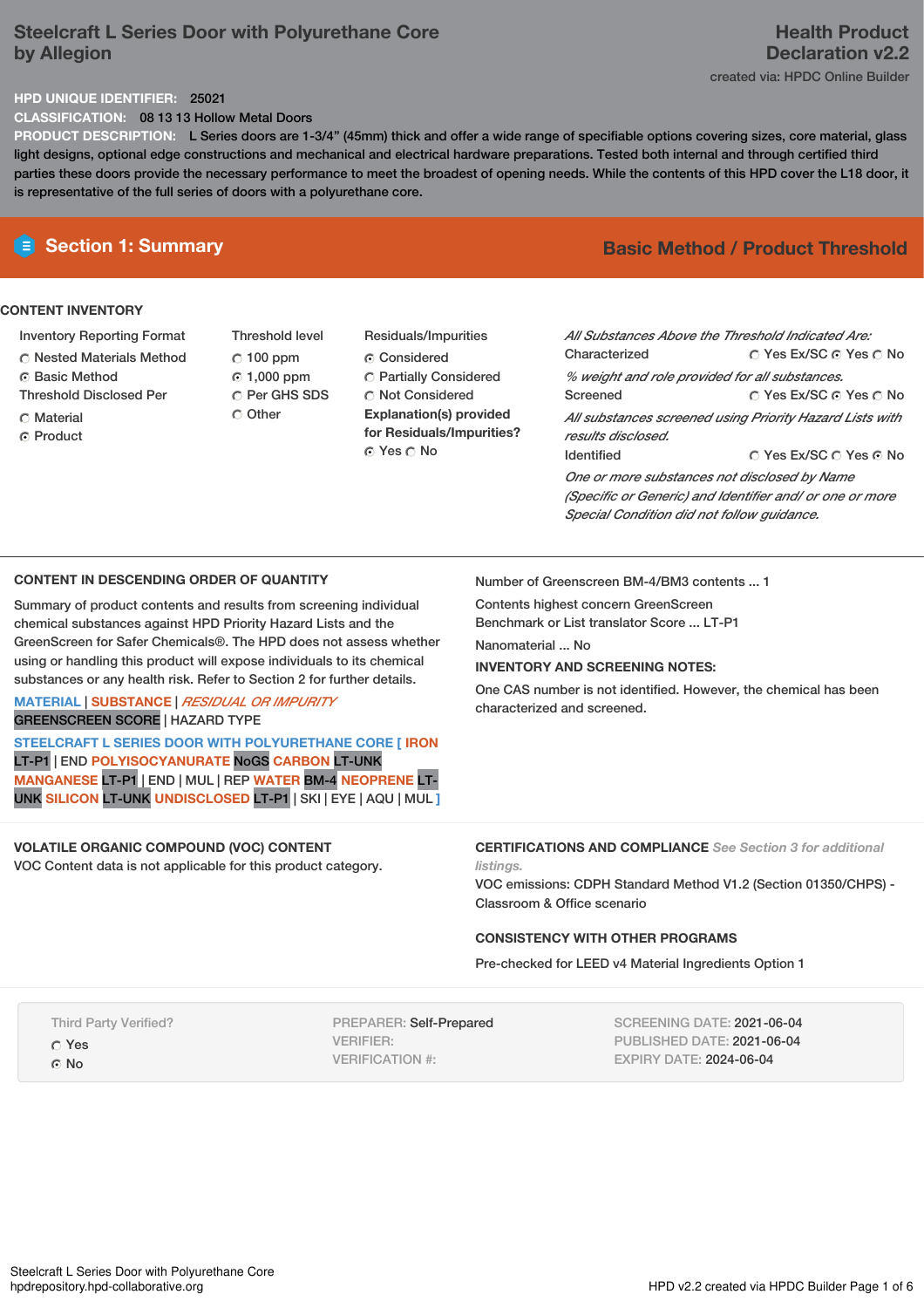This section lists contents in a product based on specific threshold(s) and reports detailed health information including hazards. This HPD uses the *inventory method indicated above, which is one of three possible methods:*

- *Basic Inventory method with Product-level threshold.*
- *Nested Material Inventory method with Product-level threshold*
- *Nested Material Inventory method with individual Material-level thresholds*

Definitions and requirements for the three inventory methods and requirements for each data field can be found in the HPD Open Standard version *2.2, available on the HPDC website at: [www.hpd-collaborative.org/hpd-2-2-standard](https://www.hpd-collaborative.org/hpd-2-2-standard)*

### **STEELCRAFT L SERIES DOOR WITH POLYURETHANE CORE**

PRODUCT THRESHOLD: 1000 ppm  $\qquad \qquad$  RESIDUALS AND IMPURITIES CONSIDERED: Yes

RESIDUALS AND IMPURITIES NOTES: Residuals and impurities were collected for all raw materials included in this product. All chemicals that fall above the stated threshold are included in this section.

OTHER PRODUCT NOTES:

| <b>IRON</b>                                                                                                                                            |                                                                |                |                                      |                                            | ID: 7439-89-6  |
|--------------------------------------------------------------------------------------------------------------------------------------------------------|----------------------------------------------------------------|----------------|--------------------------------------|--------------------------------------------|----------------|
|                                                                                                                                                        | HAZARD SCREENING METHOD: Pharos Chemical and Materials Library |                |                                      | HAZARD SCREENING DATE: 2021-06-04 21:32:10 |                |
| $\%$ : 96.1190                                                                                                                                         | GS: LT-P1                                                      | <b>RC: UNK</b> | NANO: No                             | <b>SUBSTANCE ROLE: Alloy element</b>       |                |
| <b>HAZARD TYPE</b>                                                                                                                                     | <b>AGENCY AND LIST TITLES</b>                                  |                | <b>WARNINGS</b>                      |                                            |                |
| <b>END</b>                                                                                                                                             | <b>TEDX</b> - Potential Endocrine Disruptors                   |                | <b>Potential Endocrine Disruptor</b> |                                            |                |
| SUBSTANCE NOTES: This substance is part of the steel alloy matrix. Due to the commodity nature of steel, the status of recycled content<br>is unknown. |                                                                |                |                                      |                                            |                |
| <b>POLYISOCYANURATE</b>                                                                                                                                |                                                                |                |                                      |                                            | ID: 27026-93-3 |

|                                                              | HAZARD SCREENING METHOD: Pharos Chemical and Materials Library |                 |          | HAZARD SCREENING DATE: 2021-06-04 21:32:10 |
|--------------------------------------------------------------|----------------------------------------------------------------|-----------------|----------|--------------------------------------------|
| %: 1.0460 - 1.0630                                           | GS: NoGS                                                       | $RC:$ None      | NANO: No | <b>SUBSTANCE ROLE: Insulator</b>           |
| HAZARD TYPE                                                  | AGENCY AND LIST TITLES                                         | <b>WARNINGS</b> |          |                                            |
| No warnings found on HPD Priority Hazard Lists<br>None found |                                                                |                 |          |                                            |

SUBSTANCE NOTES: A range is given to protect the proprietary nature of the supplier's formulation.

| <b>CARBON</b>      |                                                                |                                            |                 | ID: 7440-44-0                                  |
|--------------------|----------------------------------------------------------------|--------------------------------------------|-----------------|------------------------------------------------|
|                    | HAZARD SCREENING METHOD: Pharos Chemical and Materials Library | HAZARD SCREENING DATE: 2021-06-04 21:32:10 |                 |                                                |
| $\%$ : 0.6440      | <b>GS: LT-UNK</b>                                              | <b>RC: UNK</b>                             | NANO: No        | <b>SUBSTANCE ROLE: Alloy element</b>           |
| <b>HAZARD TYPE</b> | AGENCY AND LIST TITLES                                         |                                            | <b>WARNINGS</b> |                                                |
| None found         |                                                                |                                            |                 | No warnings found on HPD Priority Hazard Lists |

SUBSTANCE NOTES: This substance is part of the steel alloy matrix. Due to the commodity nature of steel, the status of recycled content is unknown.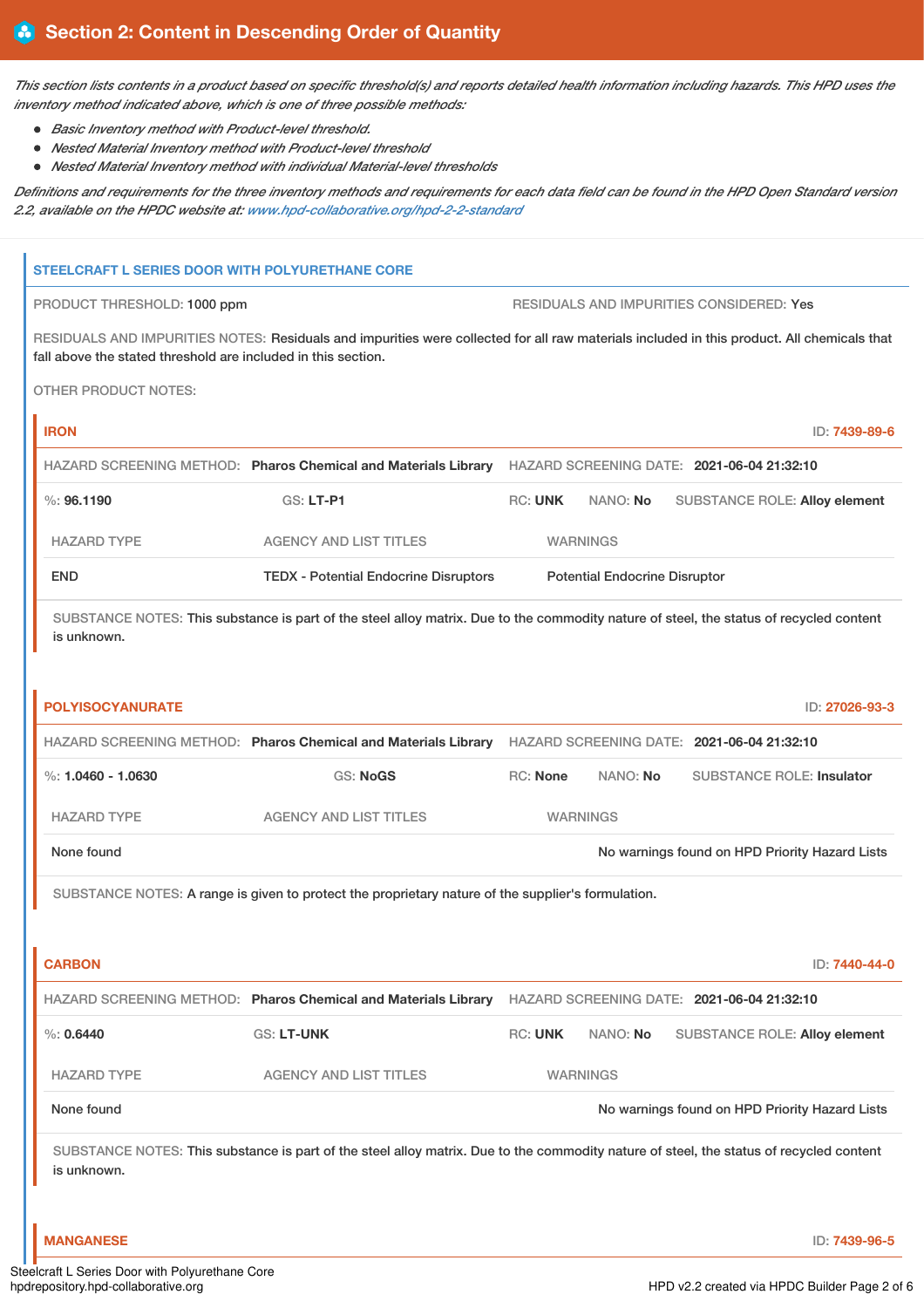|                                                                                                                                                        | HAZARD SCREENING METHOD: Pharos Chemical and Materials Library                                        | HAZARD SCREENING DATE: 2021-06-04 21:32:11                                                                                              |  |
|--------------------------------------------------------------------------------------------------------------------------------------------------------|-------------------------------------------------------------------------------------------------------|-----------------------------------------------------------------------------------------------------------------------------------------|--|
| %: 0.5850                                                                                                                                              | GS: LT-P1                                                                                             | <b>RC: UNK</b><br>NANO: No<br><b>SUBSTANCE ROLE: Alloy element</b>                                                                      |  |
| <b>HAZARD TYPE</b>                                                                                                                                     | <b>AGENCY AND LIST TITLES</b>                                                                         | <b>WARNINGS</b>                                                                                                                         |  |
| <b>END</b>                                                                                                                                             | <b>TEDX - Potential Endocrine Disruptors</b>                                                          | <b>Potential Endocrine Disruptor</b>                                                                                                    |  |
| <b>MUL</b>                                                                                                                                             | German FEA - Substances Hazardous to<br>Waters                                                        | Class 2 - Hazard to Waters                                                                                                              |  |
| <b>REP</b>                                                                                                                                             | GHS - Japan                                                                                           | Toxic to reproduction - Category 1B [H360]                                                                                              |  |
| is unknown.                                                                                                                                            |                                                                                                       | SUBSTANCE NOTES: This substance is part of the steel alloy matrix. Due to the commodity nature of steel, the status of recycled content |  |
| <b>WATER</b>                                                                                                                                           |                                                                                                       | ID: 7732-18-5                                                                                                                           |  |
|                                                                                                                                                        | HAZARD SCREENING METHOD: Pharos Chemical and Materials Library                                        | HAZARD SCREENING DATE: 2021-06-04 21:32:11                                                                                              |  |
| %: $0.4180 - 0.4400$                                                                                                                                   | <b>GS: BM-4</b>                                                                                       | RC: None<br>NANO: No<br><b>SUBSTANCE ROLE: Solvent</b>                                                                                  |  |
| <b>HAZARD TYPE</b>                                                                                                                                     | <b>AGENCY AND LIST TITLES</b>                                                                         | <b>WARNINGS</b>                                                                                                                         |  |
| None found                                                                                                                                             |                                                                                                       | No warnings found on HPD Priority Hazard Lists                                                                                          |  |
|                                                                                                                                                        | SUBSTANCE NOTES: A range is included to protect the proprietary nature of the supplier's formulation. |                                                                                                                                         |  |
|                                                                                                                                                        |                                                                                                       |                                                                                                                                         |  |
| <b>NEOPRENE</b>                                                                                                                                        |                                                                                                       | ID: 9010-98-4                                                                                                                           |  |
|                                                                                                                                                        |                                                                                                       | HAZARD SCREENING METHOD: Pharos Chemical and Materials Library HAZARD SCREENING DATE: 2021-06-04 21:32:12                               |  |
| $\%$ : 0.1890 - 0.3770                                                                                                                                 | <b>GS: LT-UNK</b>                                                                                     | NANO: No SUBSTANCE ROLE: Polymer species<br>RC: None                                                                                    |  |
| <b>HAZARD TYPE</b>                                                                                                                                     | <b>AGENCY AND LIST TITLES</b>                                                                         | <b>WARNINGS</b>                                                                                                                         |  |
| None found                                                                                                                                             |                                                                                                       | No warnings found on HPD Priority Hazard Lists                                                                                          |  |
|                                                                                                                                                        | SUBSTANCE NOTES: A range is included to protect the proprietary nature of the supplier's formulation. |                                                                                                                                         |  |
|                                                                                                                                                        |                                                                                                       |                                                                                                                                         |  |
| <b>SILICON</b>                                                                                                                                         |                                                                                                       | ID: 7440-21-3                                                                                                                           |  |
|                                                                                                                                                        | HAZARD SCREENING METHOD: Pharos Chemical and Materials Library                                        | HAZARD SCREENING DATE: 2021-06-04 21:32:12                                                                                              |  |
| %: 0.1520                                                                                                                                              | <b>GS: LT-UNK</b>                                                                                     | <b>RC: UNK</b><br>NANO: No<br><b>SUBSTANCE ROLE: Alloy element</b>                                                                      |  |
| <b>HAZARD TYPE</b>                                                                                                                                     | <b>AGENCY AND LIST TITLES</b>                                                                         | <b>WARNINGS</b>                                                                                                                         |  |
| None found                                                                                                                                             |                                                                                                       | No warnings found on HPD Priority Hazard Lists                                                                                          |  |
| SUBSTANCE NOTES: This substance is part of the steel alloy matrix. Due to the commodity nature of steel, the status of recycled content<br>is unknown. |                                                                                                       |                                                                                                                                         |  |
| <b>UNDISCLOSED</b>                                                                                                                                     |                                                                                                       | <b>ID: Undisclosed</b>                                                                                                                  |  |
|                                                                                                                                                        | HAZARD SCREENING METHOD: Pharos Chemical and Materials Library                                        | HAZARD SCREENING DATE: 2021-06-04 21:32:13                                                                                              |  |
| %: $0.0990 - 0.1650$                                                                                                                                   | <b>GS: LT-P1</b>                                                                                      | RC: None<br>NANO: No<br><b>SUBSTANCE ROLE: Adhesive</b>                                                                                 |  |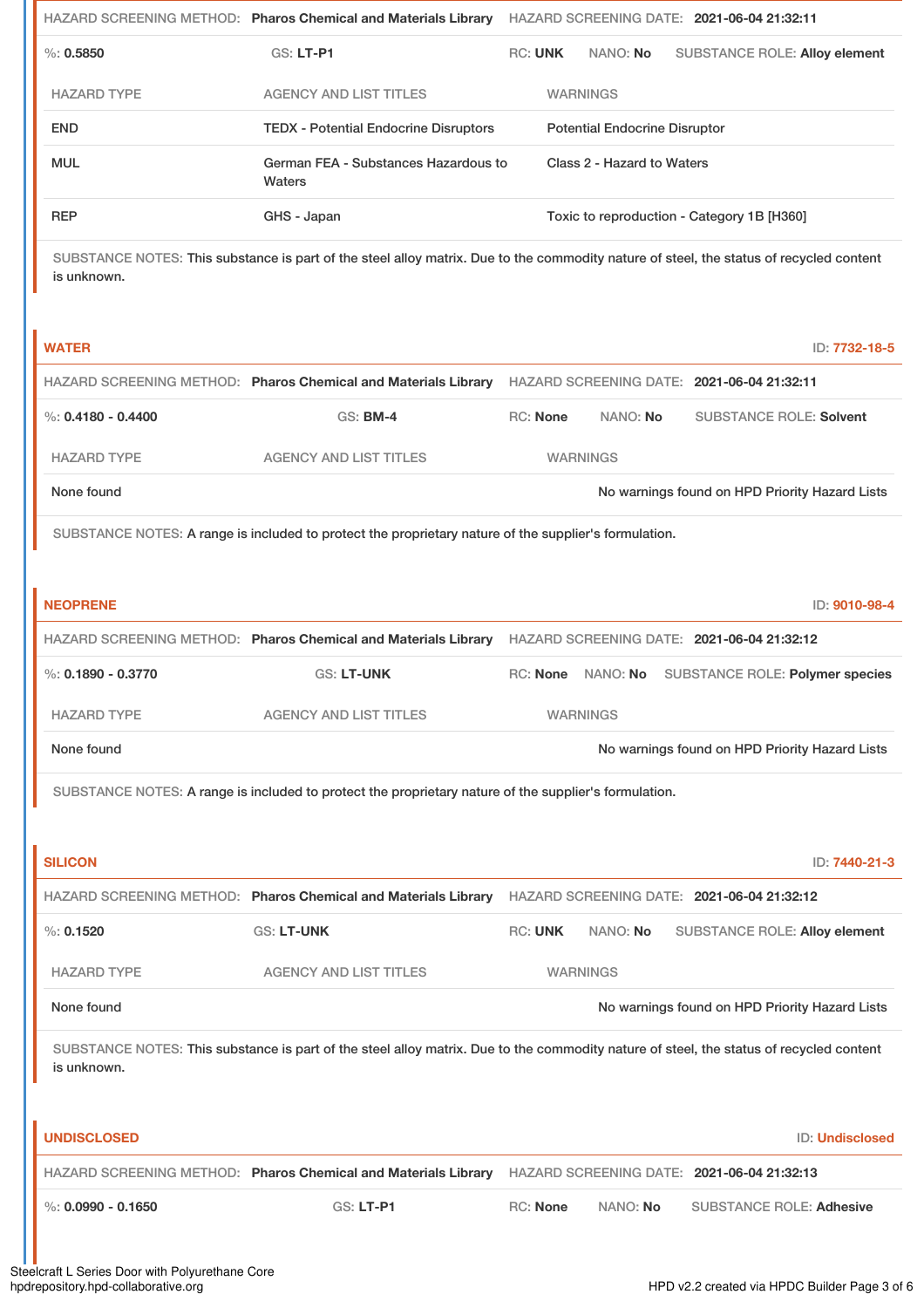| <b>HAZARD TYPE</b> | <b>AGENCY AND LIST TITLES</b>                  | <b>WARNINGS</b>                                        |
|--------------------|------------------------------------------------|--------------------------------------------------------|
| <b>SKI</b>         | EU - GHS (H-Statements)                        | H315 - Causes skin irritation                          |
| <b>EYE</b>         | EU - GHS (H-Statements)                        | H319 - Causes serious eye irritation                   |
| AQU                | EU - GHS (H-Statements)                        | H411 - Toxic to aquatic life with long lasting effects |
| <b>MUL</b>         | German FEA - Substances Hazardous to<br>Waters | Class 2 - Hazard to Waters                             |
| <b>SKI</b>         | EU - GHS (H-Statements)                        | H317 - May cause an allergic skin reaction             |

SUBSTANCE NOTES: A range is included to protect the proprietary nature of the supplier's formulation.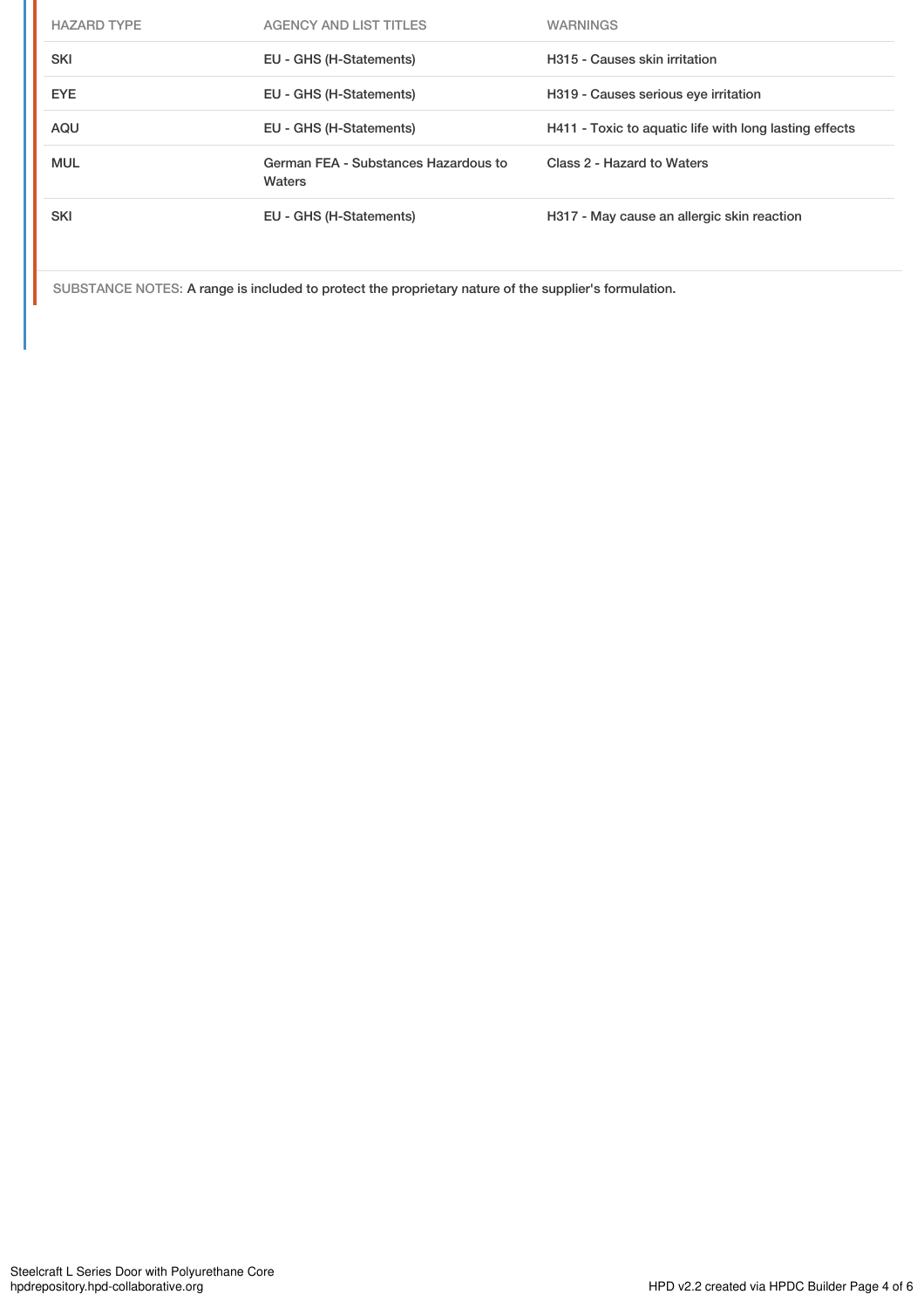This section lists applicable certification and standards compliance information for VOC emissions and VOC content. Other types of health or *environmental performance testing or certifications completed for the product may be provided.*

| <b>VOC EMISSIONS</b>                                                                                                                                                                                                                                          | CDPH Standard Method V1.2 (Section 01350/CHPS) - Classroom &<br>Office scenario |                                   |                            |
|---------------------------------------------------------------------------------------------------------------------------------------------------------------------------------------------------------------------------------------------------------------|---------------------------------------------------------------------------------|-----------------------------------|----------------------------|
| CERTIFYING PARTY: Third Party<br>APPLICABLE FACILITIES: 9017 Blue Ash Rd, Cincinnati, OH 45242 USA<br><b>CERTIFICATE URL:</b><br>https://sustainabilitydirectory.intertek.com/images/certificates/c995c7f6-<br>8960-4b38-b547-928b795152b6/CA-27071-2021a.pdf | <b>ISSUE DATE:</b><br>$2021 - 02 - 25$                                          | <b>EXPIRY DATE:</b><br>2022-02-24 | CERTIFIER OR LAB: Intertek |
| CERTIFICATION AND COMPLIANCE NOTES:                                                                                                                                                                                                                           |                                                                                 |                                   |                            |

# **Section 4: Accessories**

This section lists related products or materials that the manufacturer requires or recommends for installation (such as adhesives or fasteners), maintenance, cleaning, or operations. For information relating to the contents of these related products, refer to their applicable Health Product *Declarations, if available.*

No accessories are required for this product.

# **Section 5: General Notes**

While the substances listed are specific to the L18 door with polyurethane core, this HPD is representative of the full L series with polyurethane cores due to similar formulations across the full series.